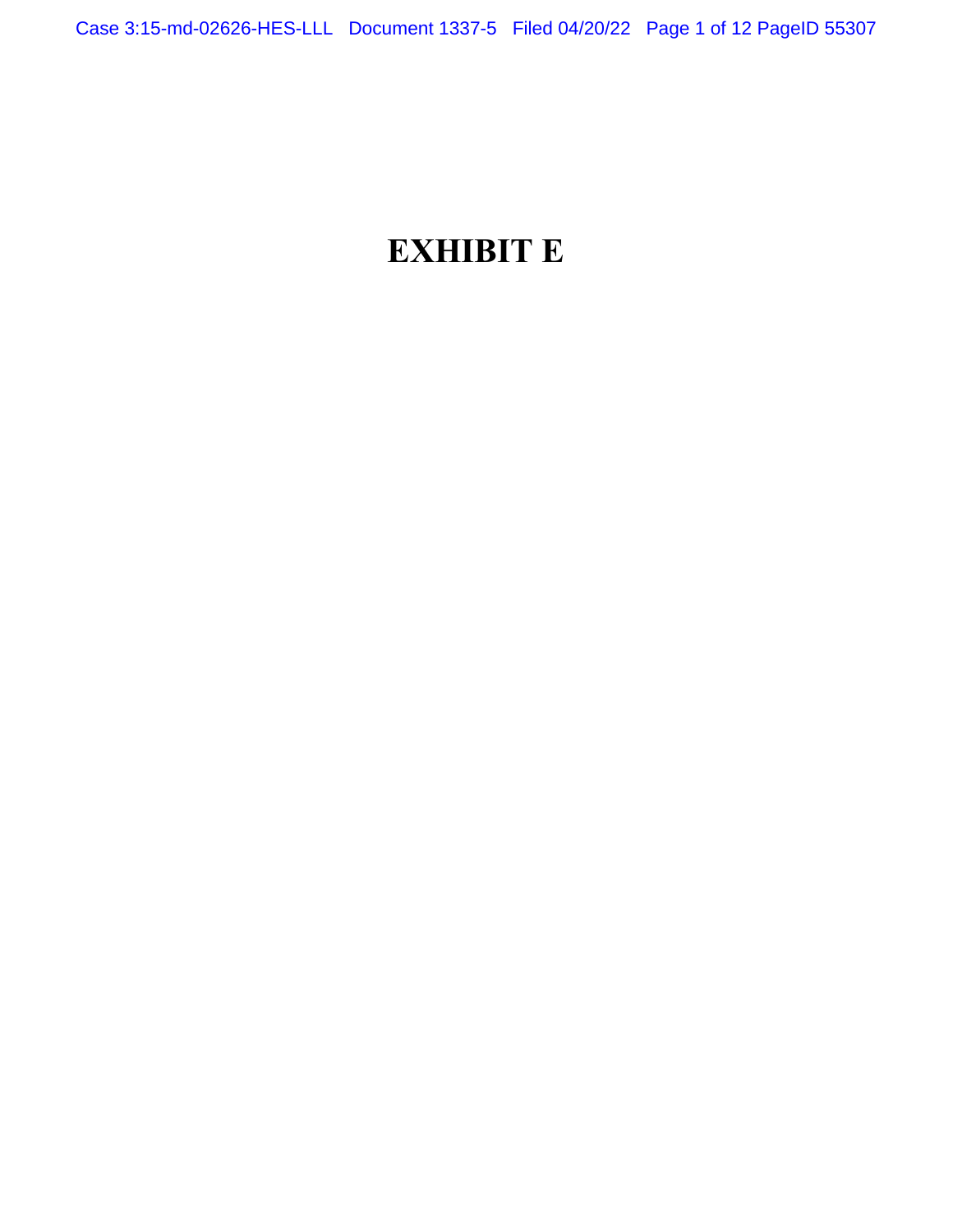## UNITED STATES DISTRICT COURT MIDDLE DISTRICT OF FLORIDA

| In Re:                                                                              | Case No. 3:15-md-2626-HES-LLL                                                                                       |
|-------------------------------------------------------------------------------------|---------------------------------------------------------------------------------------------------------------------|
| <b>DISPOSABLE CONTACT LENS</b><br><b>ANTITRUST LITIGATION</b>                       | <b>Judge Harvey E. Schlesinger</b><br>Judge Virginia M. Hernandez<br>Covington<br>Magistrate Judge Laura L. Lambert |
| <b>DOCUMENT</b><br><b>RELATES</b><br><b>THIS</b><br>TO:<br><b>All Class Actions</b> |                                                                                                                     |

# [PROPOSED] ORDER PRELIMINARILY APPROVING SETTLEMENTS WITH JOHNSON & JOHNSON VISION CARE, INC. AND ALCON VISION, LLC, APPROVING NOTICE PLAN, AND PRELIMINARILY CERTIFYING SETTLEMENT CLASSES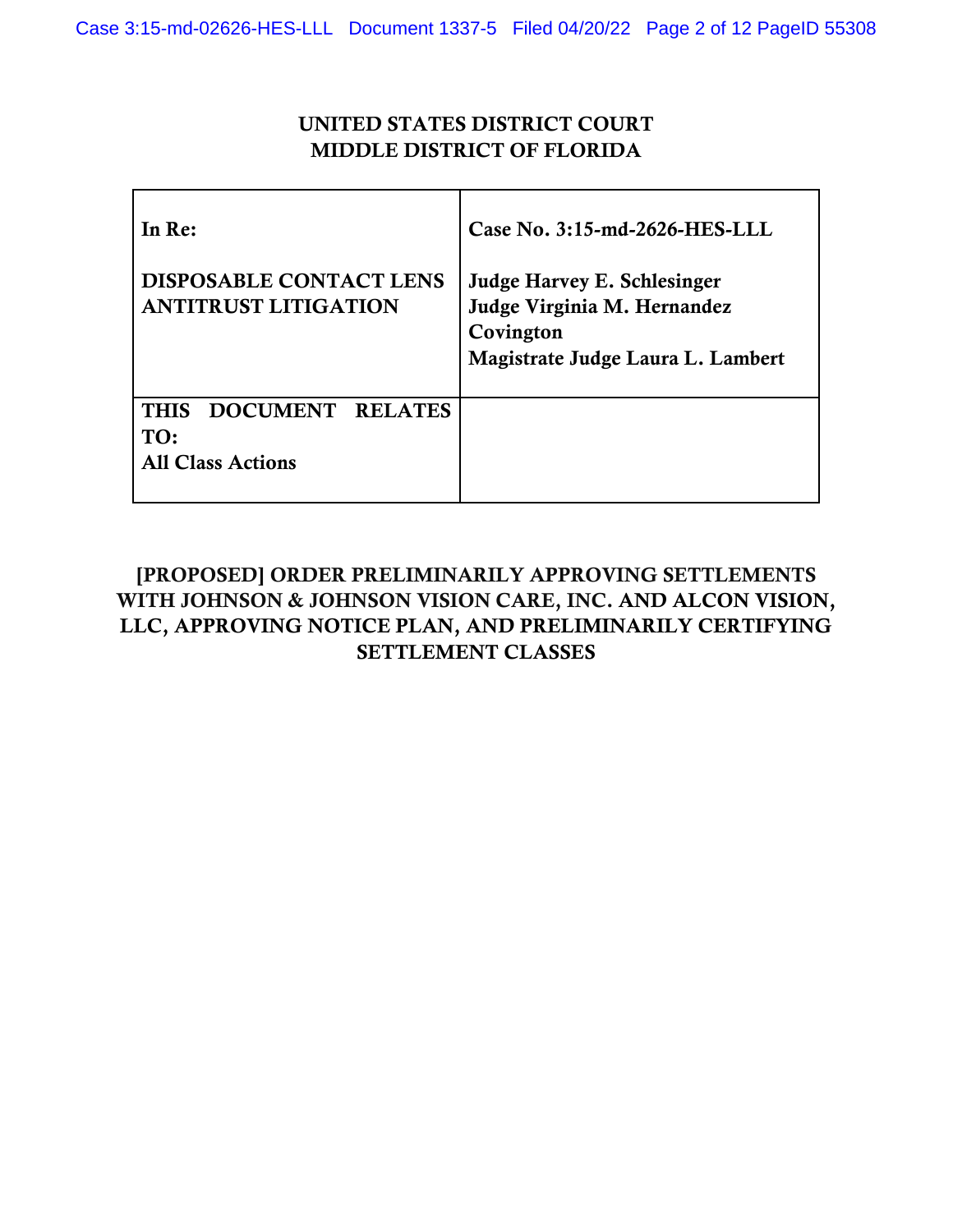$WHEREAS$ , the Action<sup>1</sup> is pending before this Court;

WHEREAS, Plaintiffs<sup>2</sup> have entered into and executed the Agreements of Settlement ("Settlement Agreements") with Johnson & Johnson Vision Care, Inc. ("JJVCI") and Alcon Vision, LLC ("Alcon" and together with Plaintiffs and JJVCI, the "Settling Parties"), which, if finally approved by the Court, will result in the settlement of all claims against JJVCI and Alcon;

WHEREAS, in full and final settlement of the claims asserted against JJVCI and Alcon in this Action, JJVCI agreed to pay the amount of \$55,000,000 and Alcon agreed to pay the amount of \$20,000,000 (the "Settlement Funds");

WHEREAS, Plaintiffs, having made an application, pursuant to Rule 23(e) of the Federal Rules of Civil Procedure, for an order preliminarily approving the Settlement Agreements, which sets forth the terms and conditions of the Settlements of the Action against JJVCI and Alcon and for dismissal of the Action against JJVCI and Alcon with prejudice upon the terms and conditions set forth in the Settlement Agreements;

<sup>1</sup> As defined in the Settlement Agreements, the "Action" means the abovecaptioned litigation pending in the United States District Court for the Middle District of Florida, and any other actions that may be transferred or consolidated into this litigation.

<sup>&</sup>lt;sup>2</sup> As defined in the Settlement Agreements, "Plaintiffs" are Rachel Berg, Miriam Pardoll, Jennifer Sineni, Elyse Ulino, Susan Gordon, Cora Beth Smith, Brett Watson, Tamara O'Brien, Sheryl Marean, Catherine Dingle, Amanda Cunha, Alexis Ito, Kathleen Schirf, John Machikawa, and Joseph Felson.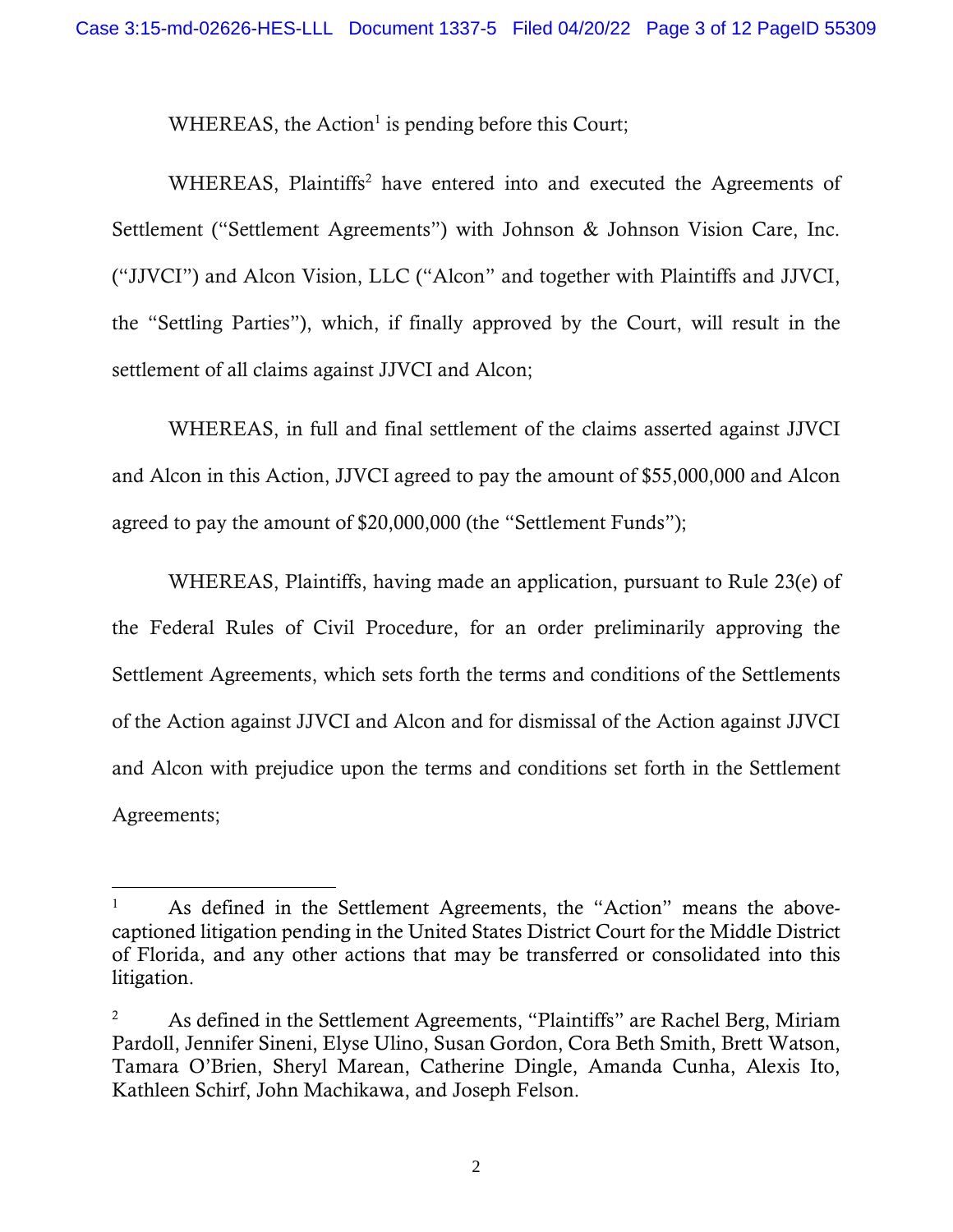WHEREAS, the Court has previously certified litigation classes pursuant to Federal Rule of Civil Procedure 23 (ECF No. 940);

WHEREAS, the Court has appointed Scott+Scott Attorneys at Law LLP, Hausfeld, LLP, and Robins Kaplan, LLP ("Lead Counsel") as class counsel (ECF No. 940);

WHEREAS, the Court has appointed Rachel Berg, Miriam Pardoll, Jennifer Sineni, Elyse Ulino, Susan Gordon, Cora Beth Smith, Brett Watson, Tamara O'Brien, Sheryl Marean, Catherine Dingle, Amanda Cunha, Alexis Ito, Kathleen Schirf, John Machikawa, and Joseph Felson as class representatives (ECF No. 940);

WHEREAS, Plaintiffs have sought, and JJVCI and Alcon do not object to, the certification of Settlement Classes (as defined below) solely for settlement purposes;

WHEREAS, Plaintiffs have also filed a proposed Notice Plan with their Motion for Preliminary Approval of the Settlements;

WHEREAS, the Settling Parties have agreed to the entry of this [Proposed] Order Preliminarily Approving Settlements; and

WHEREAS, the Court has read and considered the Settlements and the exhibits annexed thereto and other documents submitted in connection with Plaintiffs' Motion for Preliminary Approval of the Settlements, and good cause appearing therefor;

NOW, THEREFORE, IT IS HEREBY ORDERED: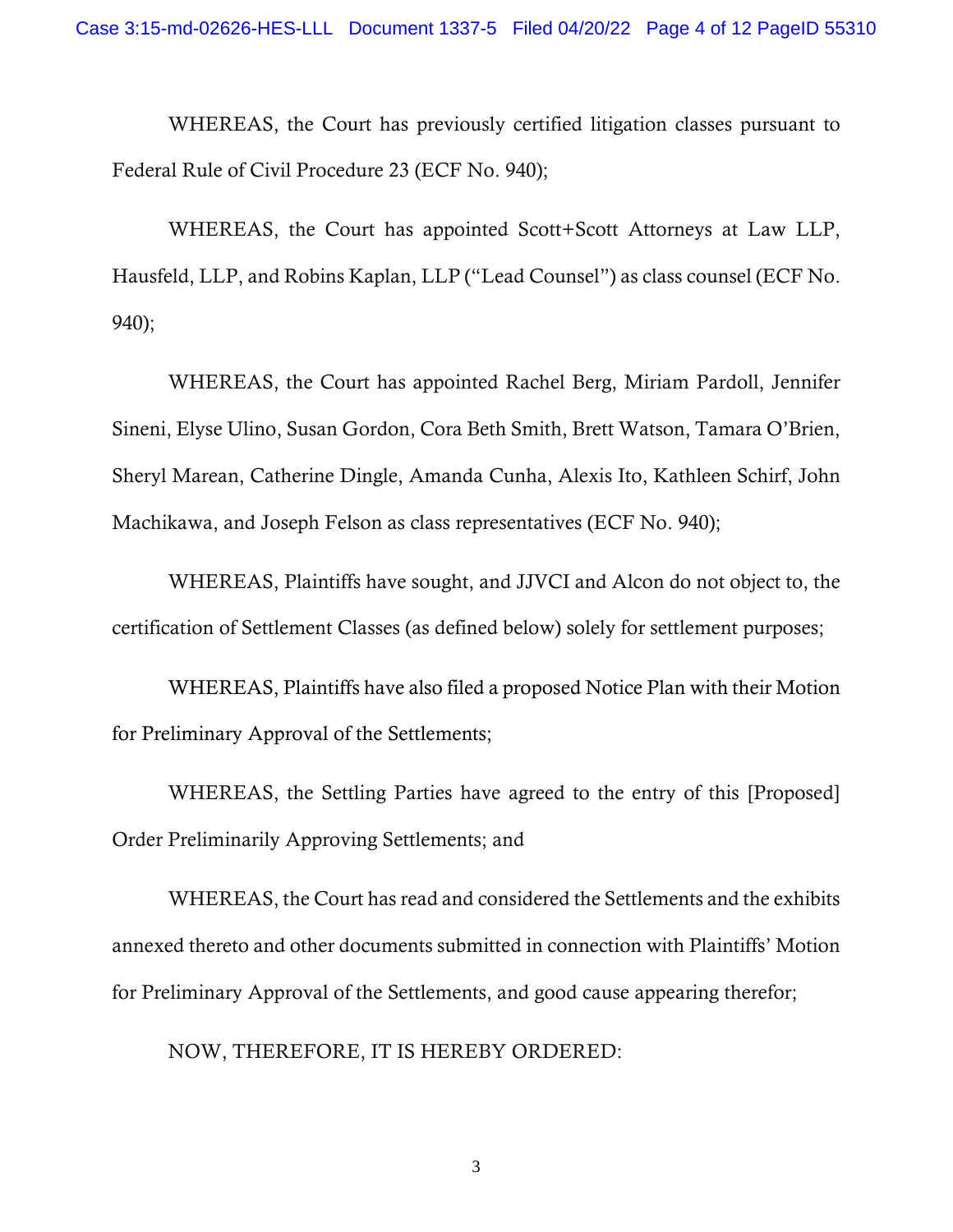1. All terms in initial capitalization used in this Order shall have the same meanings as set forth in the Settlements, unless otherwise noted or defined herein.

#### I. PRELIMINARY APPROVAL OF SETTLEMENTS

2. Upon review of the record, the Court preliminarily finds that the Settlements resulted from arm's-length negotiations between highly experienced counsel and falls within the range of possible approval. The Court also finds that the proposed Notice Plan satisfies the standards of Rule 23, in that it is the best notice practicable under the circumstances and includes individual notice to all members who can be identified through reasonable effort. Among other things, the Notice Plan informs potential settlement class members of their right to object to the Settlements, their right to exclude themselves from the Settlement Classes, the procedure for submitting a request for exclusion, the time, date, and location of the Fairness Hearing to be scheduled by the Court, and their right to appear at the Fairness Hearing.

3. The Court hereby preliminarily approves the Settlements, subject to further consideration at the Fairness Hearing described below. The Court preliminarily finds that the settlements encompassed by the Settlements Agreements raise no obvious reasons to doubt their fairness and provide a reasonable basis for presuming that the Settlement Agreements satisfy the requirements of Rules 23(c)(2) and 23(e) of the Federal Rules of Civil Procedure and due process so that an appropriate notice of the Settlements should be given, subject to the Court's approval of a notice plan as provided in this Order.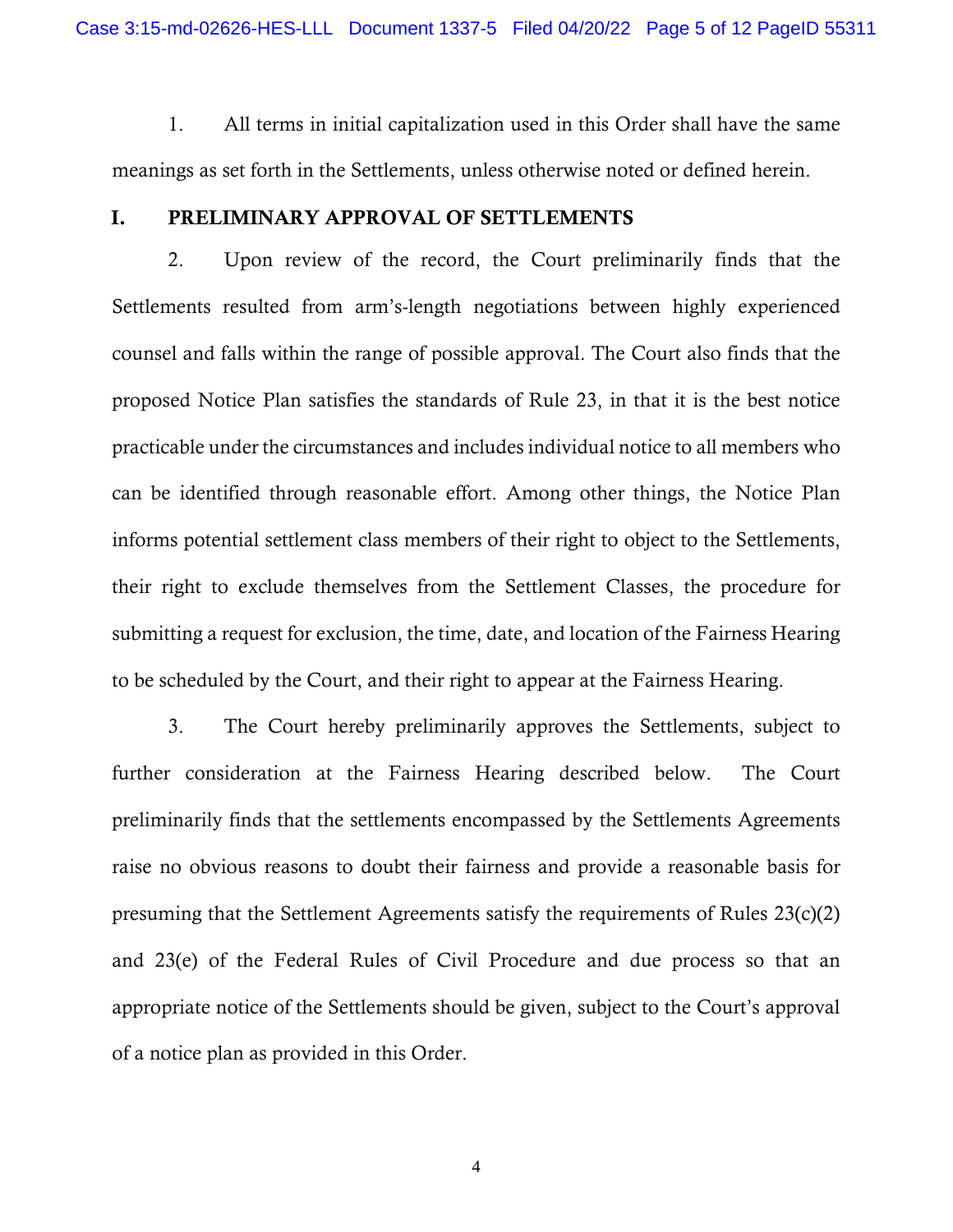#### II. PRELIMINARY CERTIFICATION OF SETTLEMENT CLASSES

### 4. Pursuant to Rule 23 of the Federal Rules of Civil Procedure, the Court

preliminarily certifies, solely for settlement purposes, Settlement Classes for each the

JJVCI and Alcon Settlements, defined as follows:

All persons and entities residing in the United States who made retail purchases of disposable contact lenses manufactured by Alcon, JJVCI, CVI, or B&L during the Settlement Class Period for their own use and not for resale, where the prices for such contact lenses were subject to a "Unilateral Pricing Policy" and the purchase occurred during the period when the Unilateral Pricing Policy was in effect.

Excluded from the Settlement Class are any purchases from l-800 Contacts of disposable contact lenses subject to B&L's Unilateral Pricing Policy, where the purchase occurred on or after July 1, 2015. Also excluded from the Settlement Class are Defendants, their parent companies, subsidiaries and affiliates, any alleged co-conspirators, all governmental entities, and any judges or justices assigned to hear any aspect of this action.

The Settlement Class Period is from June 1, 2013 to December 4, 2018.

5. Solely for purposes of settlement, the Court preliminarily finds that the requirements of Federal Rules of Civil Procedure 23(a) and 23(b)(3) have been satisfied, as follows: (a) the members of the Settlement Classes are so numerous that joinder of all members of the Settlement Classes is impracticable; (b) questions of law and fact common to the Settlement Classes predominate over any individual questions; (c) the claims of Plaintiffs are typical of the claims of the members of the Settlement Classes; (d) Plaintiffs and Lead Counsel have fairly and adequately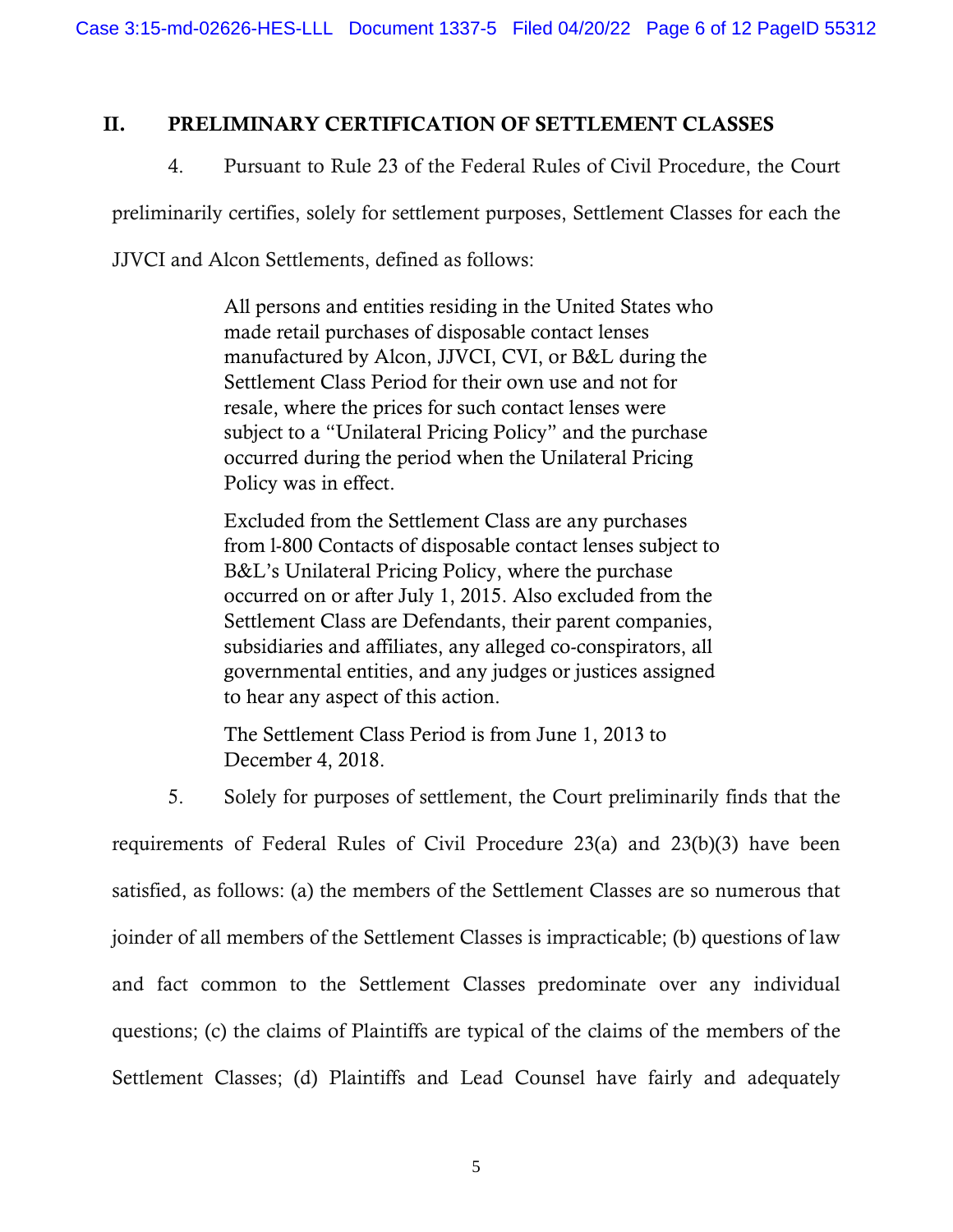represented and protected the interests of the Settlement Classes; and (e) a class action is superior to other available methods for the fair and efficient adjudication of the controversy, considering: (i) the interests of members of the Settlement Classes in individually controlling the prosecution of separate actions; (ii) the extent and nature of any litigation concerning the controversy already begun by members of the Settlement Classes; (iii) the desirability or undesirability of concentrating the litigation of these claims in this particular forum; and (iv) the likely difficulties in managing this Action as a class action.

6. If the Effective Date does not occur with respect to the Settlements because of the failure of a condition that affects the Settlements, this conditional certification of the Settlement Classes shall be deemed null and void as to the Settling Parties subject to the Settlements without the need for further action by the Court or any of the Settling Parties.

#### III. PLAN OF DISTRIBUTION AND FAIRNESS HEARING

7. At a later date, Plaintiffs shall submit for the Court's approval a proposed Plan of Allocation of the Net Settlement Fund (and including all interest and income earned thereon after being transferred to the Escrow Account).

8. At or after the Fairness Hearing, the Court shall determine whether the Settlements, the proposed Plan of Distribution (if one is proposed), any application for reimbursement of the Representative Plaintiffs' time and expenses, and any application for attorneys' fees and/or expenses for Lead Counsel should be finally approved.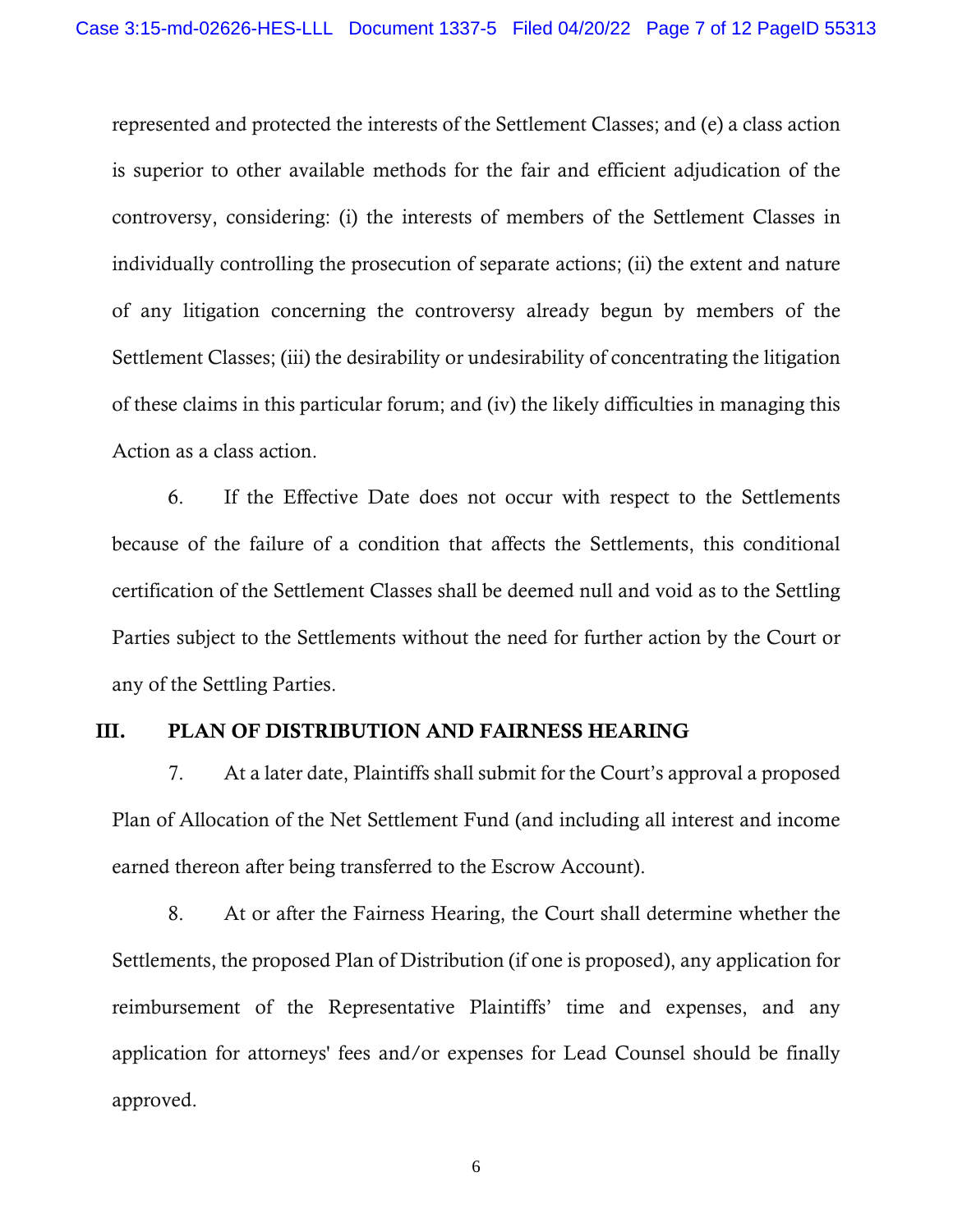9. The Court sets the following schedule for upcoming dates and deadlines:

| Notice Date (Notice Mailing)<br>Completion, Updating of Website and<br><b>Publication Notice</b> )                                                 | 45 Days After Preliminary Approval<br>and Approval of Notice Plan |
|----------------------------------------------------------------------------------------------------------------------------------------------------|-------------------------------------------------------------------|
| Plaintiffs' Motions for Final Approval,<br>Fees, Expenses, and/or Incentive<br>Awards for the Alcon and JJVCI<br>Settlements                       | 30 Days After Notice Date                                         |
| Opt-Out, Objection, and Claim Deadline<br>for Alcon and JJVCI Settlement Classes                                                                   | 60 Days After Notice Date                                         |
| Plaintiffs' Replies in Support of Motions<br>for Final Approval, Fees, Expenses,<br>and/or Incentive Awards for the Alcon<br>and JJVCI Settlements | 75 Days After Notice Date                                         |
| Fairness Hearing on Alcon and JJVCI<br>Settlements                                                                                                 | 90 Days After Notice Date                                         |

## IV. OTHER PROVISIONS

10. The notice requirements of the Class Action Fairness Act, 28 U.S.C. §1715, have been met.

11. The Court approves of Plaintiffs' designated Claims Administrator, Epiq Class Action & Claims Solutions, Inc. Absent further order of the Court, the Claims Administrator shall have such duties and responsibilities as are set forth in the Settlement Agreements.

12. The Court approves of Plaintiffs' designation of Huntington National Bank as Escrow Agent. Absent further order of the Court, the Escrow Agent shall establish the Escrow Account at Huntington National Bank and have such duties and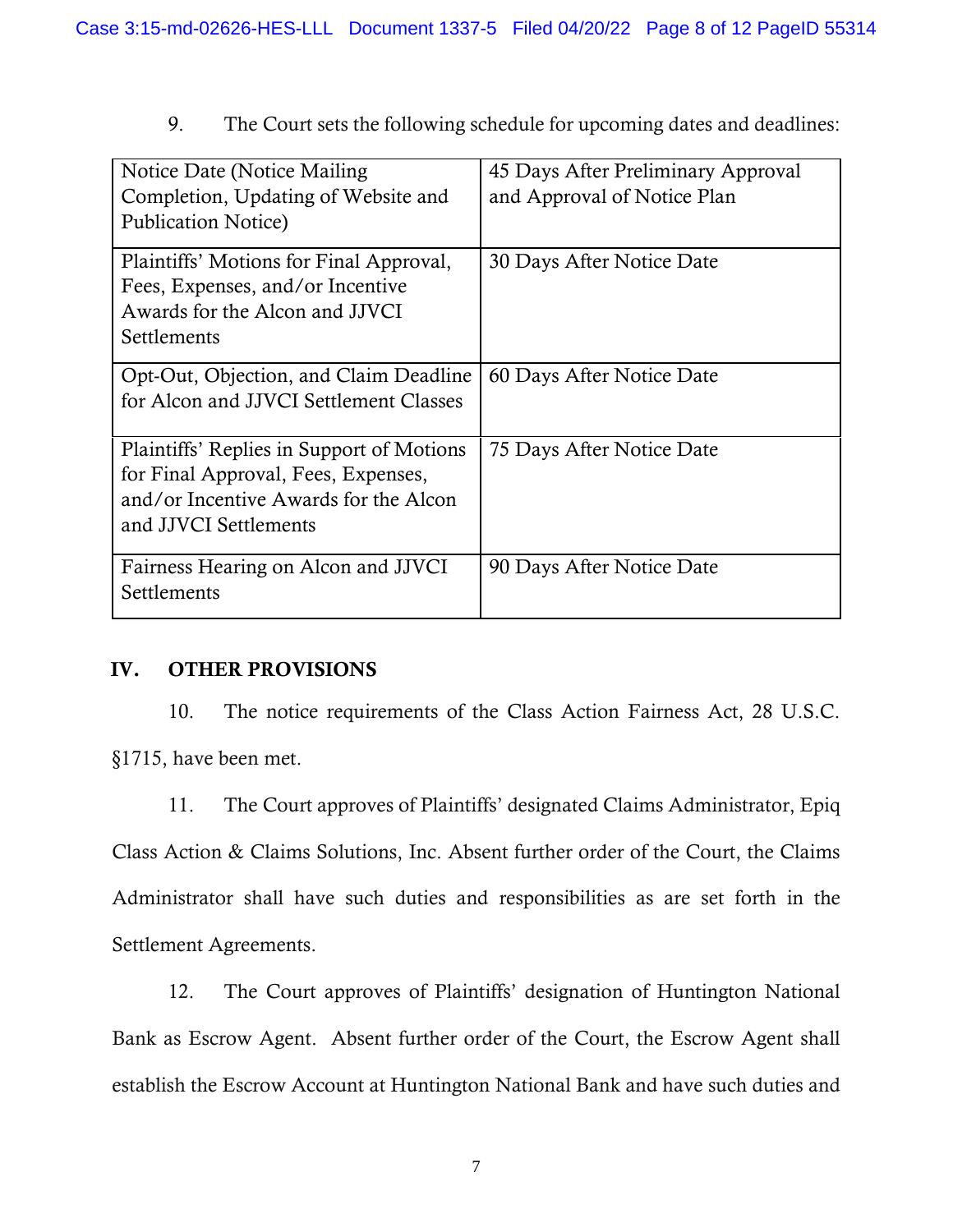responsibilities in such capacity as are set forth in the Settlement Agreements.

13. The Court approves the establishment of the Escrow Account under the Settlement Agreements as Qualified Settlement Funds ("QSFs") pursuant to Internal Revenue Code §468B and the Treasury Regulations promulgated thereunder and retains continuing jurisdiction as to any issue that may arise in connection with the formulation or administration of the QSFs. All funds held by the Escrow Agent shall be deemed and considered to be in *custodia legis* and shall remain subject to the jurisdiction of the Court, until such time as such funds shall be distributed pursuant to the Settlement Agreements and further order(s) of the Court.

14. The Court approves the request that up to \$1,500,000 of the Settlement Fund be used to pay for Class Notice and Administration Expenses.

15. All reasonable expenses incurred in identifying and notifying potential Members of the Settlement Classes as well as administering the Net Settlement Fund shall be paid, as set forth herein and in Paragraph 3.9 of the Settlement Agreements. In the event the Court does not approve the Settlements, or if the Settlements otherwise fail to become effective, neither Plaintiffs nor any of their counsel shall have any obligation to repay any amounts incurred or disbursed pursuant to Paragraph 3.9 of the Settlement Agreements.

16. In the event that the Settlement Agreements are terminated, vacated, not approved, or the Effective Date fails to occur for any reason, then the Settling Parties shall be deemed to have reverted to their respective status in the Action as of the Execution Date, and, except as otherwise expressly provided herein, such parties shall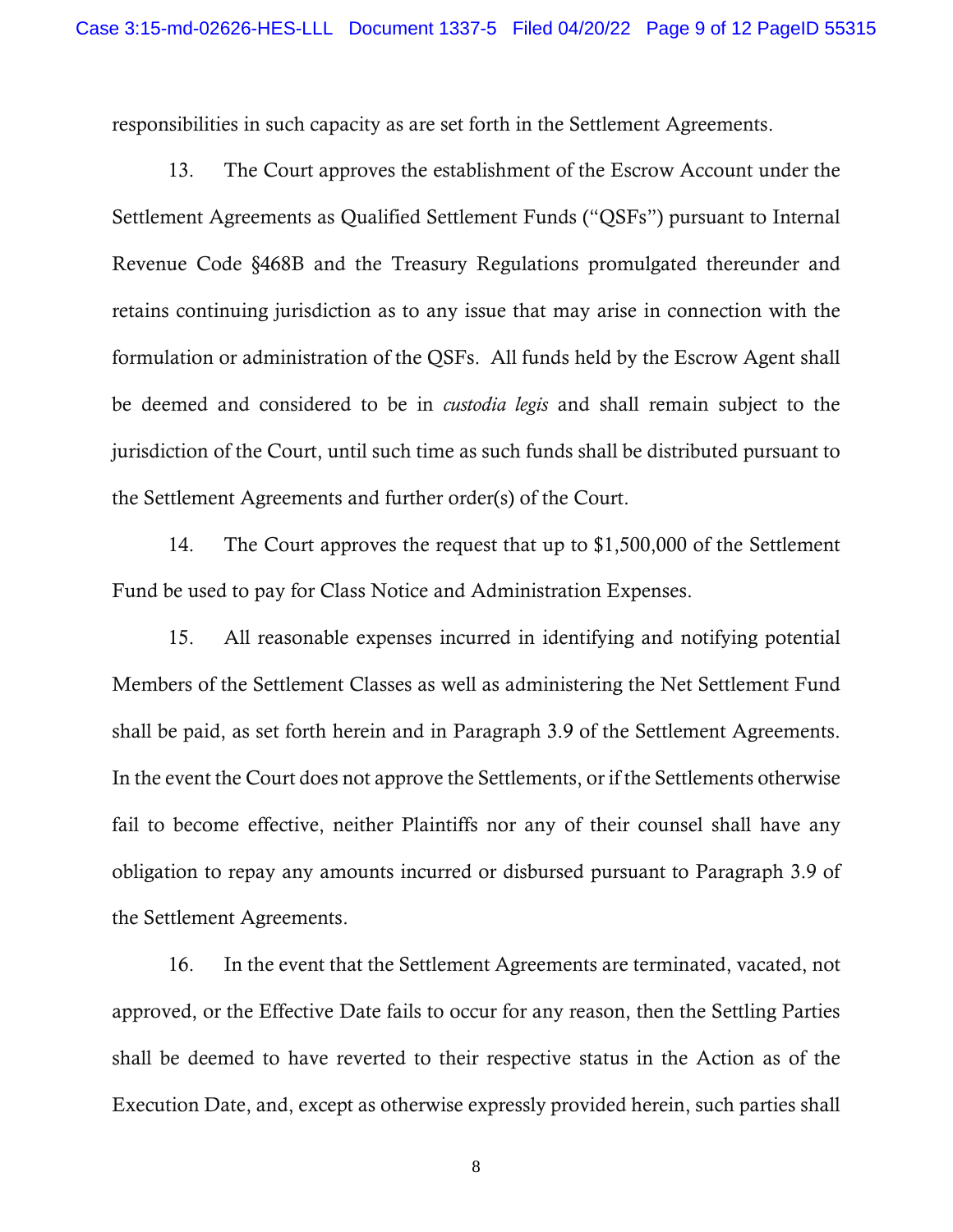proceed in all respects as if such Settlement Agreements and any related orders had not been entered, and such Settlement Agreements (including any amendment(s) thereto) and this Order shall be null and void, of no further force or effect, and without prejudice to any such Settling Parties, and may not be introduced as evidence or referred to in any actions or proceedings by any Person; provided, however, that in the event of termination of the Settlement Agreements, Paragraphs 3.2, 5.1, 9.3, and 10.6 of the Settlement Agreements shall nonetheless survive and continue to be of effect and have binding force. Any portion of the Settlement Fund previously paid, together with any interest earned thereon (and, if applicable, re-payment of any Fee and Expense Award referred to in Paragraph 9.3 of such Settlement Agreements), less Taxes due, if any, with respect to such income, and less up to \$1,500,000 in the costs of administration and notice actually incurred and paid or payable from the Settlement Fund, shall be returned to JJVCI and Alcon within five (5) business days after written notification of such event is sent by counsel for JJVCI, Alcon, or Lead Counsel to the Escrow Agent. At the request of JJVCI and/or Alcon, the Escrow Agent shall apply for any tax refund owed on the Settlement Fund and pay the proceeds to JJVCI and/or Alcon.

17. The Court's certification of the Settlement Classes as provided herein is without prejudice to, or waiver of, the rights of any non-settling Defendant to contest certification of any non-settlement class proposed in this Action. The Court's findings in this Order shall have no effect on the Court's ruling on any motion to certify any non-settlement class in this Action; and no party may cite or refer to the Court's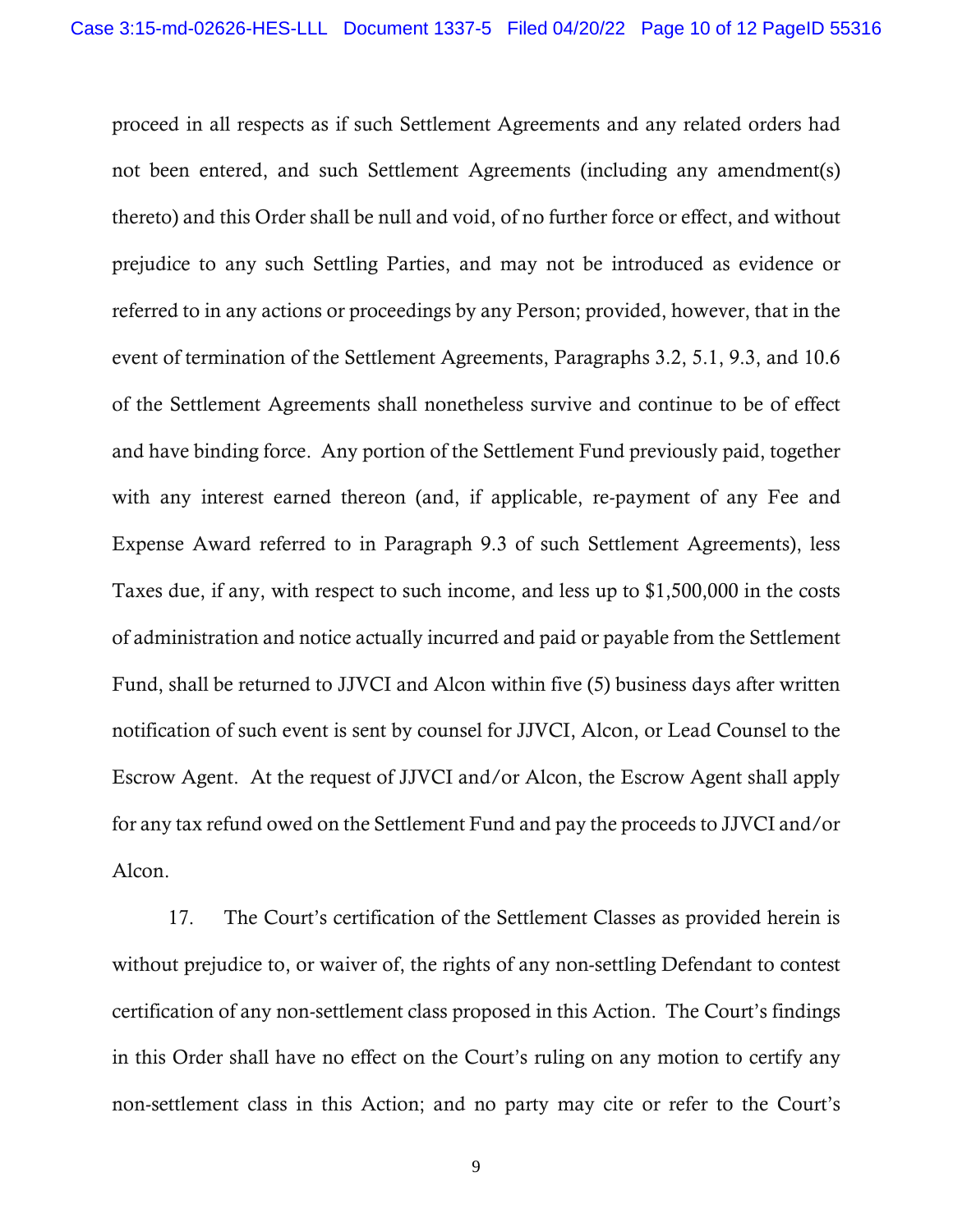approval of any Settlement Class as persuasive or binding authority with respect to any motion to certify any non-settlement class or any other dispositive motion filed by a non-settling Defendant. Nor shall such preliminary approval prejudice any rights, claims, or defenses of any non-settling Defendant.

18. JJVCI and Alcon have denied wrongdoing or liability in connection with the allegations in the Action. As such, nothing in the Settlement Agreements constitutes an admission by JJVCI or Alcon as to the merits of the allegations made in the Action, the validity of any defenses that could be or have been asserted, or the appropriateness of the certification of any class.

19. All proceedings in the Action with respect to JJVCI and Alcon are stayed until further order of the Court. Such stay does not apply, however, to the extent actions are necessary to implement or comply with the terms of the Settlement Agreements.

20. All Class Members shall be bound by all determinations and judgments in the Action concerning the settlement set forth in the Settlement Agreements, whether favorable or unfavorable to the Settlement Classes.

21. Any member of the Settlement Classes may enter an appearance in the Action, at his, her, or its own expense, individually or through counsel of his, her, or its own choice. Any member of the Settlement Classes who does not enter an appearance will be represented by Lead Counsel.

IT IS SO ORDERED.